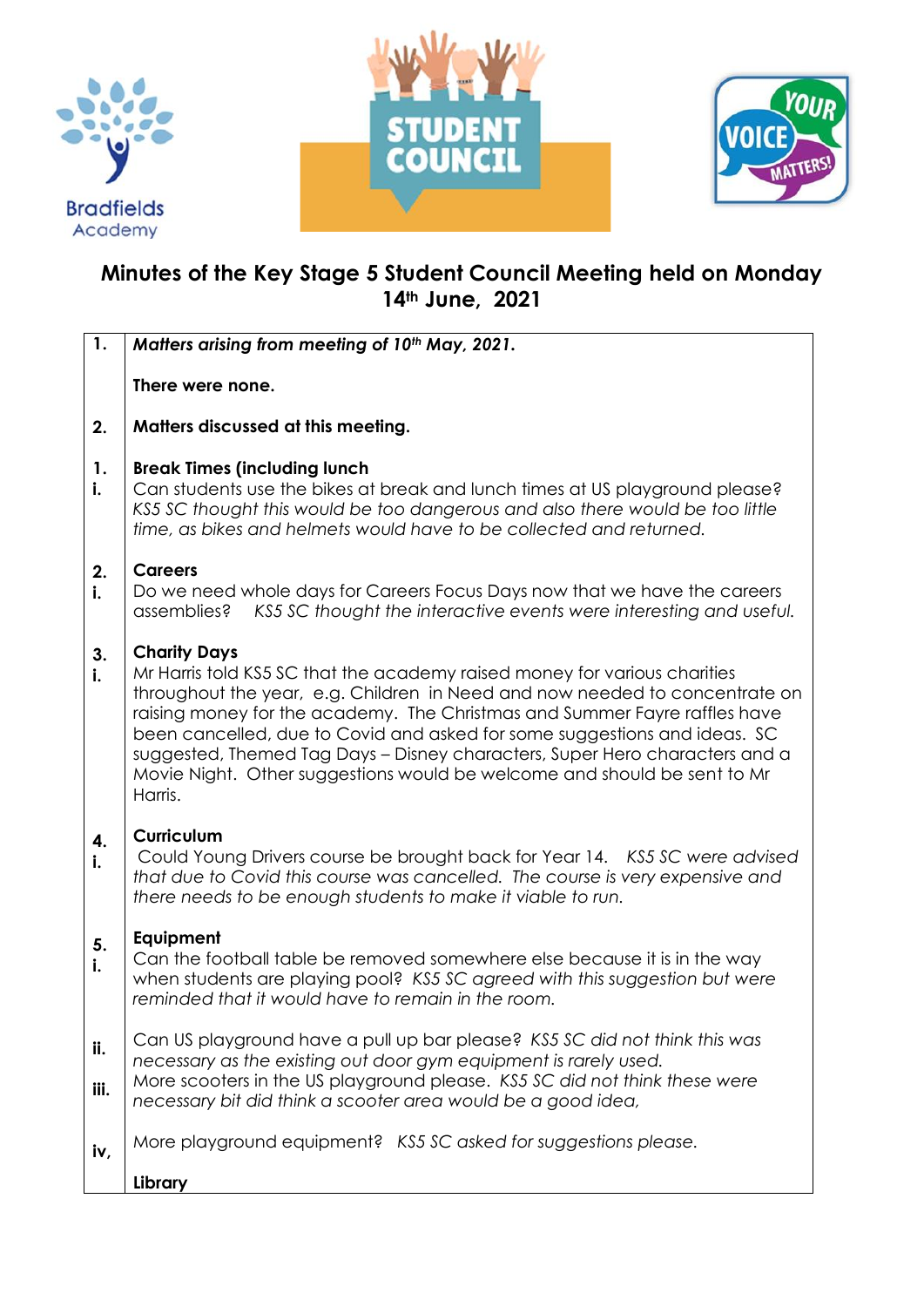







| Academy   |                                                                                                                                                                                                                                                                                                                                                                                                                                                                                                                                                                                                                                                                                  |
|-----------|----------------------------------------------------------------------------------------------------------------------------------------------------------------------------------------------------------------------------------------------------------------------------------------------------------------------------------------------------------------------------------------------------------------------------------------------------------------------------------------------------------------------------------------------------------------------------------------------------------------------------------------------------------------------------------|
| 6.<br>i.  | More Spiderwick books in the library. This will further support literacy. KS5 SC said<br>that the library needs suitable teenage reading books.                                                                                                                                                                                                                                                                                                                                                                                                                                                                                                                                  |
| ii.       | Could students have more Manga books in the library? KS5 SC were told that a<br>lot of Manga books are inappropriate.                                                                                                                                                                                                                                                                                                                                                                                                                                                                                                                                                            |
| iii.      | Is an US library needed for books suited for 6th form students? This could go<br>outside Mrs Hick's room or in the KS5 drama area. This was not thought a good<br>idea.                                                                                                                                                                                                                                                                                                                                                                                                                                                                                                          |
| 7.<br>i.  | Lunches<br>The manager from Chartwells explained he is drawing up the autumn menus and<br>asked students for their likes/dislikes and suggestions. He will meet students again<br>when the menus have been decided. Chartwells are not allowed to use salt in<br>meals but can use herbs and spices. The use of sugar is also restricted and all<br>drinks must be sugar free.<br>Suggestions made were - themed days, salmon fish fingers, more choices of<br>pizza and jacket potato toppings, return of a salad bar, baguettes, wraps, jellies,<br>ice cream, sugar free flavoured drinks, larger portions.<br>Students also requested that the suggestion box be reinstated. |
| ii.       | At lunch we should sit with our friends and wherever we want. KS5 SC agreed it<br>would be nice to be able to sit with their friends. They were reminded that the<br>number of people per table is limited.                                                                                                                                                                                                                                                                                                                                                                                                                                                                      |
| 8.<br>i.  | <b>Merits</b><br>The merit system is pointless for 6 <sup>th</sup> formers? KS5 SC suggested bringing back the<br>dvd system.                                                                                                                                                                                                                                                                                                                                                                                                                                                                                                                                                    |
| 9.<br>i.  | <b>Mobile Phones</b><br>Students should be allowed their mobile phones in the Prom. KS5 SC were<br>advised this cannot be permitted as some students are not allowed to have their<br>photograph taken, also inappropriate texts could be sent and mobiles could<br>also be lost.                                                                                                                                                                                                                                                                                                                                                                                                |
| 10.<br>i. | <b>One Way System</b><br>Some staff have been seen going the wrong way around the one-way system.<br>Can this be addressed please? KS5 SC were advised that this may occur in an<br>emergency.<br><b>Premises</b>                                                                                                                                                                                                                                                                                                                                                                                                                                                                |
| 11.<br>i. | Recycling bins for plastic which will allow Bradfieds to do more for the<br>environment. KS5 SC thought this a really good idea.                                                                                                                                                                                                                                                                                                                                                                                                                                                                                                                                                 |
| ii.       | Could the pot holes in the caged area be repaired please? KS5 SC were advised<br>this item would be on the radar of the site team and would be done as soon as                                                                                                                                                                                                                                                                                                                                                                                                                                                                                                                   |